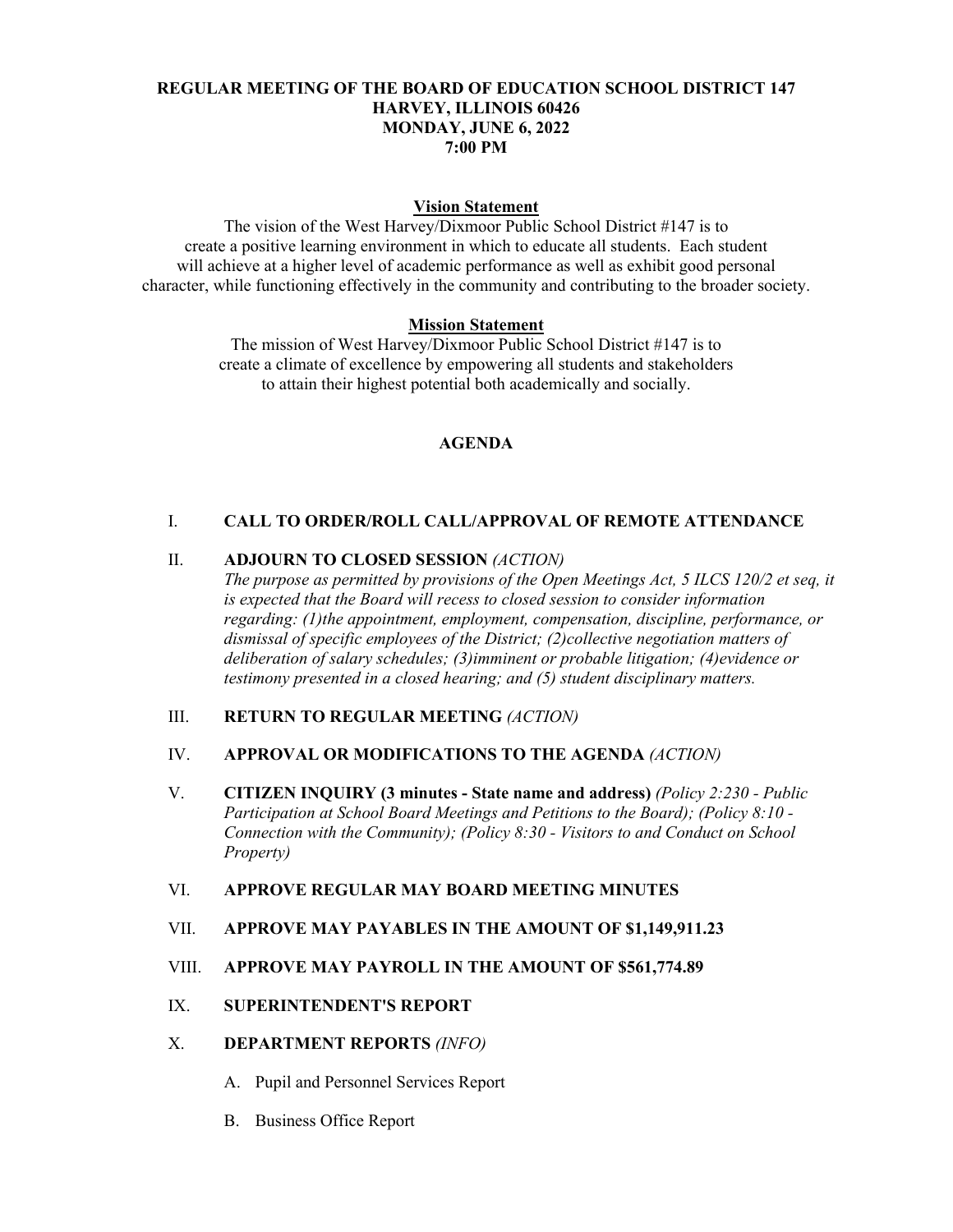# XI. **RESOLUTIONS**

1. Approve Resolution authorizing Emergency Purchases and Repairs

2. Approve Resolution Authorizing Intervention in Proceeding Before the Cook County Board of Review and State Property Tax Appeal Board

3. Approve Resolution Authorizing Emergency Purchases and Repairs (bathrooms)

# XII. **ACTION ITEMS**

1. Approve bid from G.E. Riddiford Roofing Company for the Roof at Rosa Parks 2. Approve bid from Elens & Maichin Roofing & Sheet Metal for the Roof at Kich School

3. Approve amended 2021-2022 School Calendar

4. Approve Linewize quote for Cipafilter

5. Approve AC Tree service proposal for King

6. Approve AC Tree Service proposal for District Office

7. Approve AC Tree Service proposal for Lincoln

8. Approve revised California Flooring abated offices proposal

9. Approve revised California Flooring offices proposal

10. Approve Aurora University Social Worker Partnership

11. Approve Halliburton & Associates contract for School Psychologist

12. Approve One to One quote for Firewall

13. Approve Budd Mechanical quote

14. Approve Trugreen quote for District Office

15. Approve Trugreen quote for Rosa Parks

16. Approve Trugreen quote for Lincoln

17. Approve Trugreen quote for King

18. Approve Calumet Plumbing quote for District office

19. Approve Calumet Plumbing quote for Lincoln

20. Approve Calumet Plumbing quote for King

21. Approve CCR Entrance canopy quote for Rosa Parks

22. Approve Maverick Lighting proposal for First floor interior at Parks

23. Approve Catherine Cambridge Group Consulting Agreement

24. Approve Progressus Therapy Agreement

25. Approve ENGIE sales agreement

26. Approve POWERSCHOOL Enrollment Express agreement

27. Approve Governors State University Affiliation Agreement for Interns

28. Approve California Flooring proposal for District Office

29. Approve RCS Carpet & Tile proposal for Band room at Rosa Parks

30. Approve RCS Carpet & Tile proposal for Main entry/open corridor at Rosa Parks 31. Approve North Side Construction proposal for Parent and Teachers lounge at Rosa

Parks

32. Approve Emium proposal for First floor lights at Rosa Parks

33. Approve North Side Construction proposal for STEM Lab at Rosa Parks

34. Approve RCS Carpet & Tile proposal for CMA area at Rosa Parks

35. Approve North Side Construction proposal for Library at Rosa Parks

36. Approve North Side Construction proposal for Band room at Rosa Parks

37. Approve North Side Construction proposal for Cafeteria at Rosa Parks

38. Approve North Side Construction proposal for Double gym doors at Rosa Parks

39. Approve Maverick Lighting proposal for Exterior at Parks

40. Approve North Side Construction proposal for Kitchen at Rosa Parks

41. Approve RCS Carpet & Tile proposal for Kitchen at Rosa Parks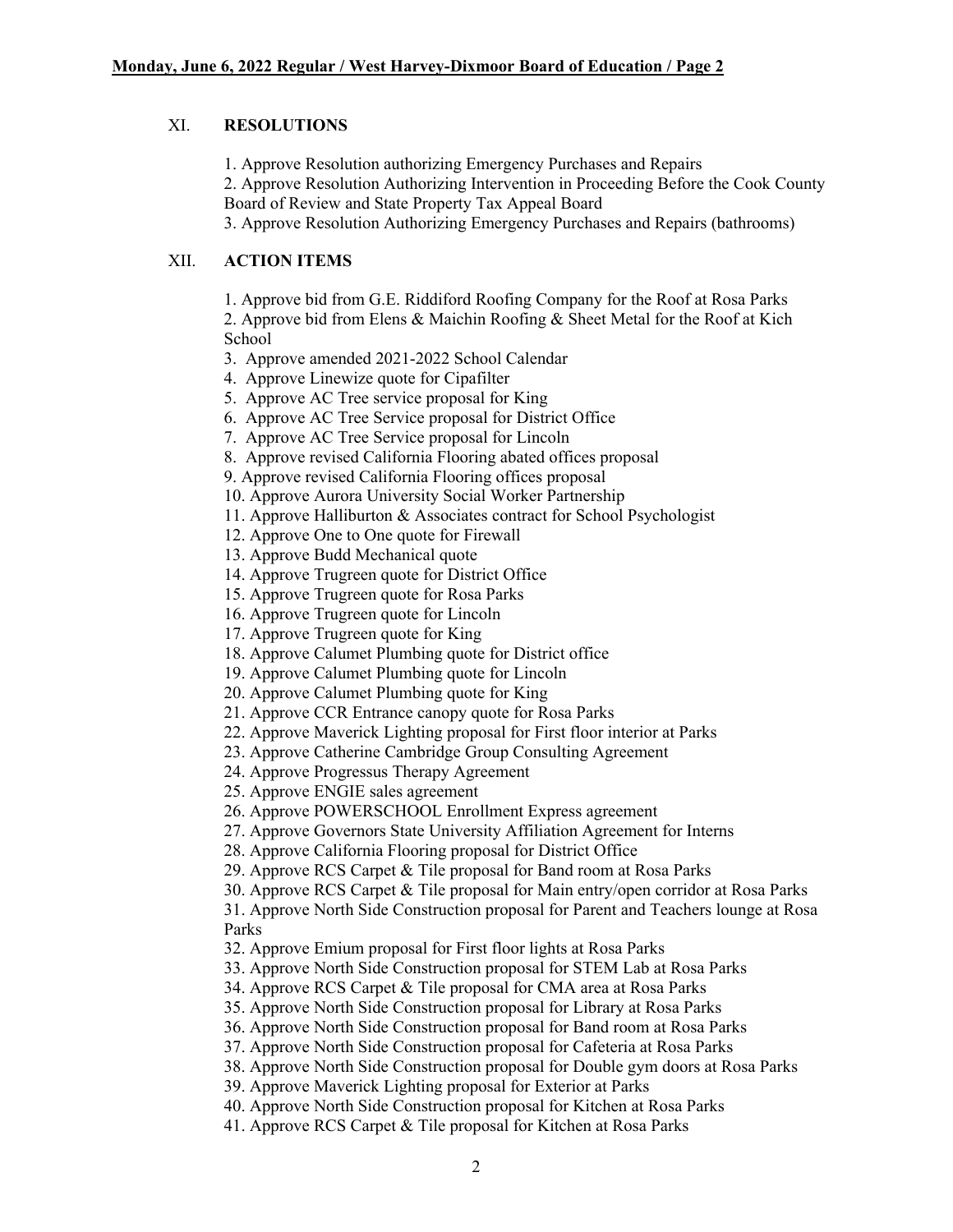## **Monday, June 6, 2022 Regular / West Harvey-Dixmoor Board of Education / Page 3**

- 42. Approve A & R Concrete Construction proposal for Lincoln
- 43. Approve California Flooring proposal for Front offices at District Office
- 44. Approve California Flooring proposal for Library at King
- 45. Approve California Flooring proposal for Music room at King
- 46. Approve California Flooring proposal for Teachers lounge at King
- 47. Approve Maverick Lighting for Gym at Parks
- 48. Approve California Flooring proposal for Auditorium at Rosa Parks
- 49. Approve Krykes Electric proposal for Cafeteria at Rosa Parks
- 50. Approve Emium proposal for exterior at Parks
- 51. Approve A & R Concrete Construction proposal for King
- 52. Approve Kingston Construction and Janitorial proposal for King
- 53. Approve ECO Energy Program agreement for First floor at King
- 54. Approve ECO Energy agreement for District office
- 55. Approve Emium proposal for Lincoln
- 56. Approve Maverick Lighting Solutions proposal for Lincoln
- 57. Approve TOWNE Interiors proposal for Rosa Parks
- 58. Approve TOWNE Interiors proposal for King
- 59. Approve D. Anderson Paving proposal for King
- 60. Approve D. Anderson Paving proposal for District
- 61. Approve D. Anderson Paving proposal for Rosa Parks
- 62. Approve D. Anderson Paving proposal for Lincoln
- 63. Approve Emium proposal for Gym at Parks
- 64. Approve Aleck Plumbing proposal for Parks
- 65. Approve Aleck Plumbing proposal for King
- 66. Approve the rental of Rosa Parks for Village of Dixmoor, June 10, 2022

### XIII. **APPROVE PERSONNEL REPORT TO INCLUDE EMPLOYMENT, RESIGNATION, RETIREMENT, AND LEAVE OF ABSENCE OF ADMINISTRATIVE, CERTIFIED, CLASSIFIED, AND NON-UNION STAFF**  *(ACTION)*

*(Policy 5:30 Hiring Process and Criteria; Policy 5:210 Resignations and Retirements; Policy 5:180 Temporary Illness or Temporary Incapacity)*

1. Approve employment for Carlos McKinney; Social Science/Math Teacher, Rosa Parks; effective August 1, 2022

2. Approve employment for Dr. Leslie Yanders; Director of Curriculum and Instruction, District Office; effective July 1, 2022

3. Approve change of retirement for Dorothy Collins, custodian, Rosa Parks to June 30, 2023

4. Approve employment for Dr. Katina Tolbert-Cavitt; Assistant Principal, Rosa Parks; effective August 1, 2022

5. Approve FMLA for Linda Allen; Science Teacher at Rosa Parks

6. Approve FMLA for Eric Robinson; Custodian at King Elementary

7. Approve employment for Dr. Jacqanai Gipson, Principal at Rosa Parks; effective August 1, 2022

8. Approve employment for Jason Steele, Band Director at Rosa Parks; effective August 1, 2022

9. Approve employment for Jesse Bartuzik for CADRE- Art Teacher at Rosa Parks; effective August 1, 2022

10. Approve Luis Quinones, Director of Technology at District Office; effective July 1, 2022